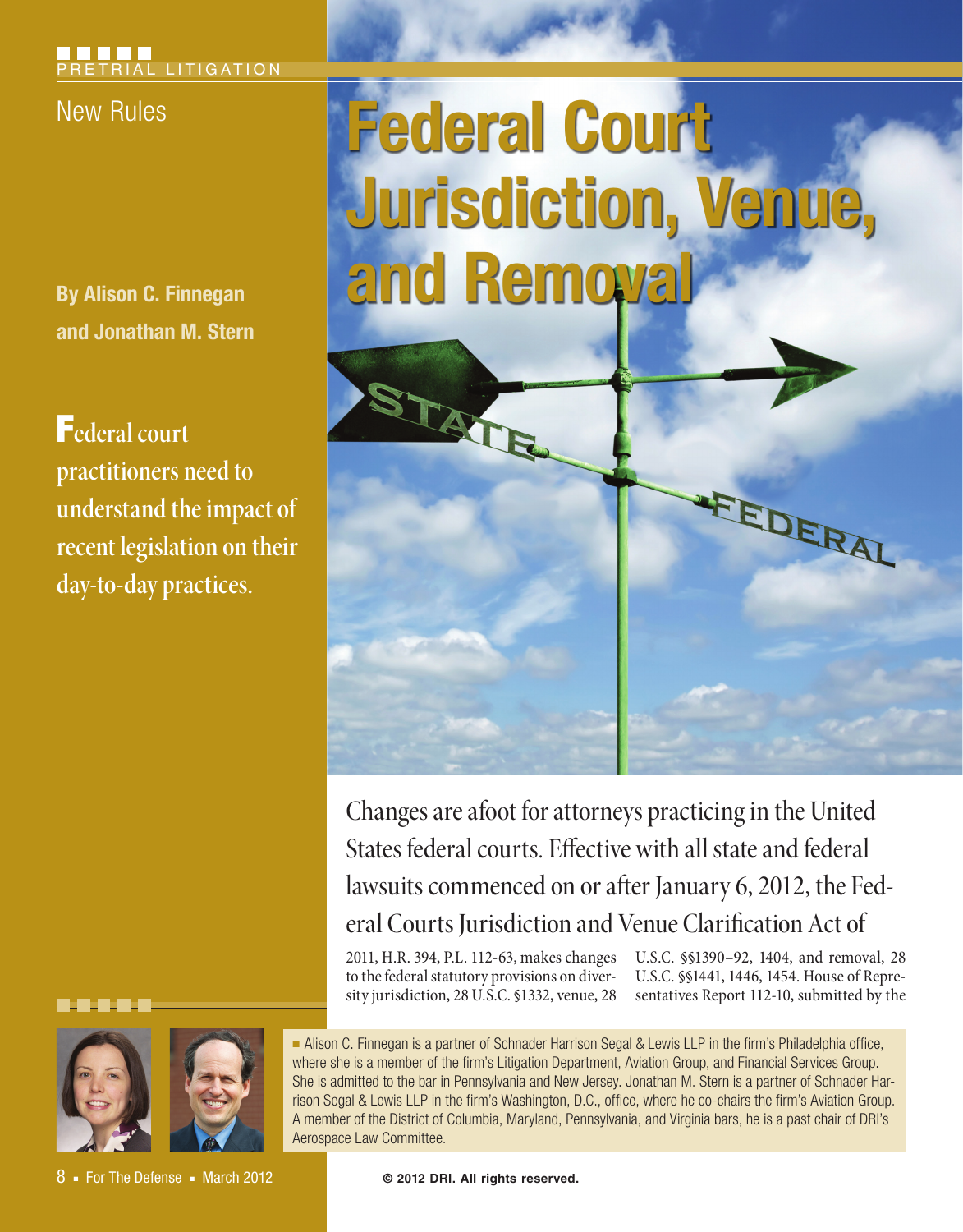U.S. House of Representatives Committee on the Judiciary, which accompanied the house bill, explains at length the purposes and effects of this legislation. This article provides a synopsis of the key changes and the implications for day-to-day practice.

### **Resident Alien Treatment for Diversity Purposes**

The Federal Courts Jurisdiction and Venue Clarification Act (the "Act") changes the treatment of resident aliens, meaning aliens "admitted to the United States for permanent residence," for diversity jurisdiction purposes, effectively closing the federal courthouse doors to disputes between aliens whether permanent residents or not. According to House Report 112-10, these changes constitute a "modest[ ]" jurisdictional restriction while leaving state courts available to resolve disputes between such parties. H.R. Rep. No. 112-10, at 7 (2011).

Diversity jurisdiction exists when a matter in controversy exceeds \$75,000 and is between citizens of different states. The federal courts have long required "complete diversity" between the parties: no plaintiff and no defendant can have citizenship in the same state. Under the revisions to section 1332(a)(2), federal district courts do not have jurisdiction of an action "between citizens of a State and citizens or subjects of a foreign state who are lawfully admitted for permanent residence in the United States and are domiciled in the same State." Formerly, the federal courts did not have jurisdiction over a dispute that involved only aliens. *See* H.R. Rep. No. 112-10, at 6 (2011) ("Alienage jurisdiction exceeds the limits of Article III unless a citizen of the United States also appears as a party. *See Hodgson v. Bowerbank*, 9 U.S. (5 Cranch) 303 (1809)). But the closing paragraph of section 1332(a) formerly contained "deeming" language specifying that "an alien admitted to the United States for permanent residence shall be deemed a citizen of the State in which such alien is domiciled." H.R. Rep. No. 112-10, at 6 (2011). This language, added in 1988 by the Judicial Improvements and Access to Justice Act, Pub. L. No. 100-702, precluded federal jurisdiction in lawsuits between a citizen of a state and an alien who permanently resided in the same state. House Report No. 112-10 recognizes that the 1988 amendment "curtailed alienage jurisdiction in one setting" but "created an arguable basis for expansion of alienage jurisdiction in other settings." H.R. Rep. No. 112-10, at 7 (2011). Namely, two resident aliens domiciled in different states each could be "deemed" a resident of the state of domicile thus claiming access to federal courts in violation of the rule in *Hodgson v. Bowerbank*.

The Act removes the resident alien provision and the deeming language. Instead, section 101 of the Act, codified at §1332(a) (2), now creates an exception to diversity of citizenship jurisdiction and accomplishes "the goal of modestly restricting jurisdiction, which Congress sought to accomplish when it first enacted the resident alien proviso" in 1988. H.R. Rep. No. 112- 10, at 7 (2011). The report further notes that "[s]tate court forums would remain available to aliens if Federal court forums were foreclosed." *Id.*

Notably, the Act adds this restriction only to section 1332(a)(2). Section 1332(a) (3) remains unchanged. Thus, citizens or subjects of a foreign state may continue to appear as additional parties to disputes between citizens of different states.

## **Citizenship of Corporations and Insurance Companies**

The Act, by broadening the deemed citizenship of corporations and, in direct actions, insurance companies, probably will slightly reduce the frequency with which these entities will appear before federal courts in diversity jurisdiction cases.

Section 102 of the Act changes the way that courts will treat corporations and insurance companies in direct actions in diversity jurisdiction cases under 28 U.S.C. §1332(c)(1). According to House Report No. 112-10, the "purpose [of the amendment to that section] is to clarify how foreign contacts should affect the determination of whether diversity of citizenship exists when a case involving these entities is filed in or removed to Federal court." H.R. Rep. No. 112-10, at 8 (2011).

Formerly, when one of the parties to a civil action was a corporation, the corporation was deemed a citizen of "*any* State" in which it had been incorporated and the state in which it had its principal place of business. Congress added these provisions to 28 U.S.C. §1332(c)(1) in 1958 to "expand the concept of corporate citizenship… to preclude diversity jurisdiction over a dispute between an in-state citizen and a corporation incorporated *or* primarily doing business in the same state." H.R. Rep. No. 112-10 at 8 (2011) (emphasis added).

According to House Report No. 112-10, federal courts struggled to apply the former version of the statute in actions involv-

**BBBBBB The Act changes** the way that courts will treat corporations and insurance companies in direct actions in diversity jurisdiction cases.

ing United States corporations with foreign contacts or foreign corporations operating in the United States. H.R. Rep. No. 112-10, at 8 (2011). The difficulty apparently stemmed from the word "State" in §1332(c)(1). Did "State" mean a state within the United States, or did it include a foreign state? Section 1332(e) defined "States" as *including* "the Territories, the District of Columbia and the Commonwealth of Puerto Rico." House Report No. 112-10 noted that several courts had held that the word "States" applied only to the 50 states and other places specified in the definition because it began with a capital "S." *E.g.*, *Torres v. Southern Peru Copper Corp.*, 113 F.3d 540, 543 (11th Cir. 1997); *Cabalceta v. Standard Fruit Co.*, 883 F.2d 1553, 1559 (5th Cir. 1989). One federal district court expressed the following reasoning:

Throughout Chapter 85 of Title 28, which are the sections of the law dealing with the jurisdiction of district courts, the term "foreign state" is used to refer to foreign states, but the word "State" is used to refer to states within the United States. Additionally, section 1332(e) clarifies that "State" is referring to American citizens by saying: "The word 'States' as used in this section includes the Territories, the District of Columbia, and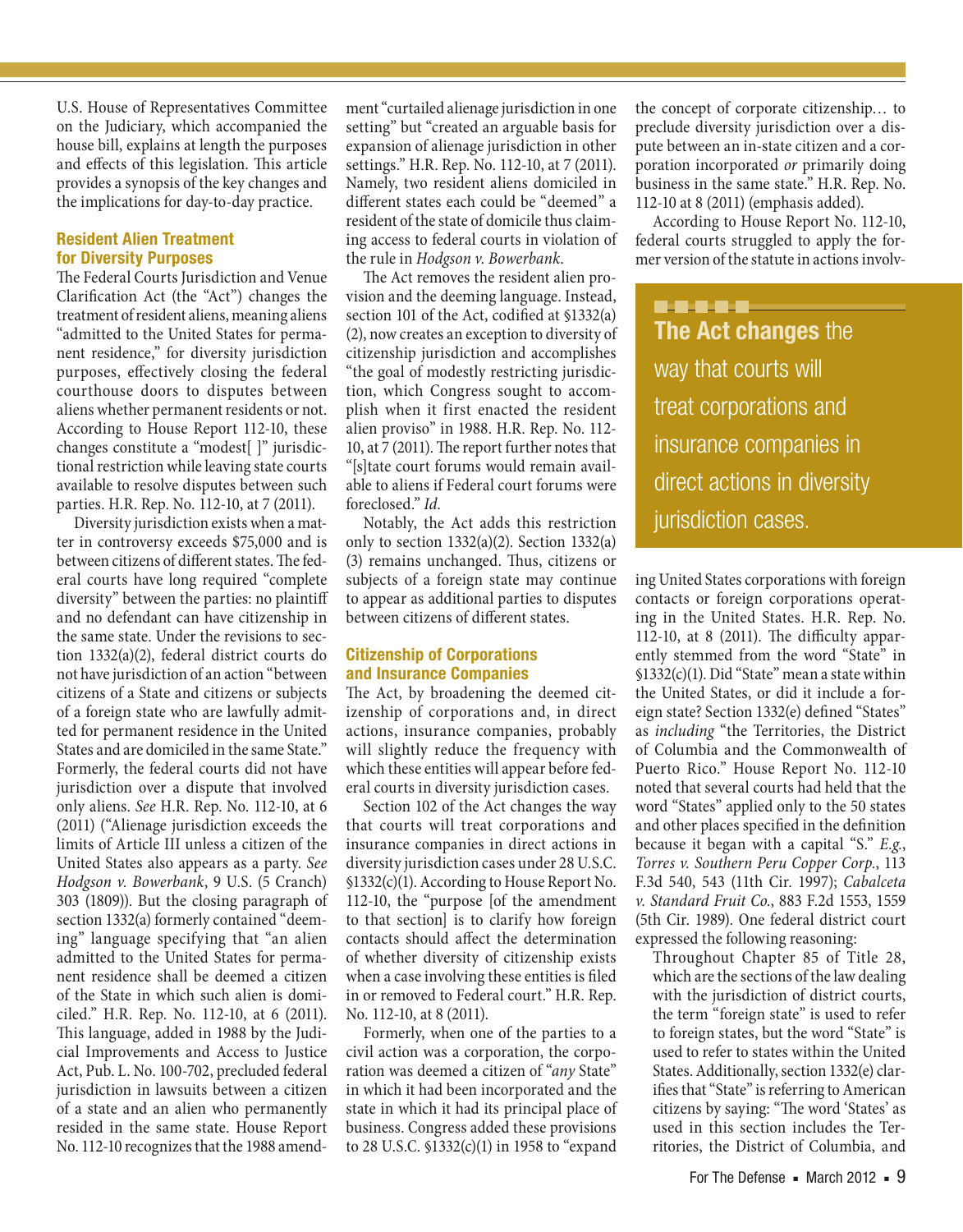the Commonwealth of Puerto Rico." 28 U.S.C. §1332(e).

*Wu v. Ryder Truck Rental, Inc.*, 561 F. Supp. 2d 1061, 1063 (E.D. Mo. 2008)

Other courts, however, held that the word "States" meant foreign states *and* the states of the United States. *E.g.*, *Nike, Inc. v. Comercial Iberica de Exclusivas Deportivas, S.A.*, 20 F.3d 987 (9th Cir. 1994). This, of course, conforms to the jurisdictionlimiting purpose of the 1958 amendment. In *Nike*, the Ninth Circuit declined to draw a distinction between foreign and domestic corporations when determining the corporations' citizenship for purposes of diversity jurisdiction, instead deeming each a citizen of both its place of incorporation and its principal place of business. *Id.* at 990. Because Nike, the plaintiff, was incorporated in Bermuda and none of the defendants was a U.S. citizen, the Ninth Circuit held that the federal district court lacked diversity jurisdiction. *Id.* at 991.

Under the recently amended section 1332(c)(1), the language "*any* State" has been abandoned in favor of "*every* State." Thus, courts will regard all foreign and domestic corporations as citizens of both their places of incorporation *and* their principal places of business, which will eliminate diversity jurisdiction when (1) a foreign corporation with its principal place of business in a state sues or is sued by a citizen of the same state, and (2) a citizen of a foreign country sues a U.S. corporation with its principal place of business abroad. H.R. Rep. No. 112-10, at 9 (2011). House Report No. 112-10 notes that state courts of general jurisdiction remain available to parties blocked from the federal courts by the amendment. *Id.* The report further notes that this clarification brings 28 U.S.C.  $$1332(c)(1)$  in line with the definition of corporate citizenship in the Multiparty, Multiforum Trial Jurisdiction Act of 2002, Pub. L. No. 107-273, which deems a corporation a "citizen of any State and a citizen or subject of any foreign state, in which it is incorporated or has its principal place of business." 28 U.S.C. §1369(c)(2). *See also* Jonathan M. Stern, *Terrible Twos or Doing What It's Supposed to Do? The Multiparty, Multiforum Trial Jurisdiction Act*, For The Defense (May 2005).

The same broadened definition of citizenship applies to insurance company parties in direct action lawsuits. As described by House Report No. 112-10, in a direct action case "the plaintiff sues the liability insurance company directly without naming as a defendant the insured party whose negligence or other wrongdoing gave rise to the claim." H.R. Rep. No. 112-10, at 10 (2011). Formerly, section  $1332(c)(1)$  deemed an insurer in such a lawsuit a citizen of any state by which the insurer had been incorporated and of the state in which it had its principal place of business. Now under section  $1332(c)(1)$  in direct actions

against the insurer of a policy or contract of liability insurance, whether incorporated or unincorporated, to which action the insured is not a party defendant, the insurer shall be deemed a citizen of (A) every State and foreign state of which the insured is a citizen; (B) every State and foreign state by which the insurer has been incorporated; and (C) the State or foreign state where the insurer has its principal place of business.

### **Amended Section 1441(c)— "Sever and Remand"**

Amendments to 28 U.S.C. §1441(c) "clarify the right of access to Federal court upon removal for the adjudication of separate Federal law claims that are joined with unrelated state law claims." H.R. Rep. No. 112-10, at 12 (2011). Formerly, this section of the statute appeared to permit removal of an entire case whenever a "separate and independent" federal question claim was joined to one or more claims over which the federal courts did not have original jurisdiction. The federal district court would either retain the entire case or remand all matters in which state law predominated. H.R. Rep. No. 112-10, at 12 (2011). According to House Report No. 112-10, "[s]ome Federal district courts have declared the provision unconstitutional or raised constitutional questions because… subsection 1441(c) purports to give courts authority to decide state law claims for which the Federal courts do not have original jurisdiction." H.R. Rep. No. 112-10, at 12 (2011).

The Federal Courts Jurisdiction and Venue Clarification Act establishes a "severand-remand" approach: a defendant can remove a case to a federal court to have a federal forum resolve federal claims, but the federal district court must remand unrelated state law matters. H.R. Rep. No. 112-10,

at 12 (2011). The Act does not explain what makes a state law matter "unrelated" to a federal claim, so we assume that the jurisprudence developed by the courts under the previous version of the statute still stands. *See*, *e.g.*, *Nesbitt v. Bun Basket, Inc.*, 780 F. Supp. 1151 (W.D. Mich. 1991) (remanding to state court an employee's contract claim against an employer but retaining the employee's Fair Labor Standards Act claim because the contract claim was insufficiently related to the statutory overtime claim, the two claims were not part of a single ongoing wrong, and they did not arise from a common nucleus of fact).

# **Removal Procedures Changes and Clarifications**

Perhaps the most significant changes made by the Federal Courts Jurisdiction and Venue Clarification Act have to do with removal procedures. In particular, the Act clarifies removal timing and consent to removal.

The Act provides that *each* defendant shall have 30 days after service of the initial pleading or summons to file a notice of removal. 28 U.S.C. §1446(b)(2)(A). Previously, the federal courts differently approached removal timing in multidefendant cases: some courts held that the date of service on the last-served defendant activated the 30-day period while others held that the date of service on the first-served defendant activated the 30-day period. Other courts adhered to what is the new statutory standard. House Report No. 112-10 lists several cases demonstrating these divergent approaches. *See* H.R. Rep. No. 112-10, at 13–14 (2011). The report notes that "[f]airness to later-served defendants, whether they are brought in by the initial complaint or an amended complaint, necessitates that they be given their own opportunity to remove, even if the earlier-served defendants chose not to remove initially." H.R. Rep. No. 112-10, at 14 (2011). Moreover, now earlier-served defendants may join in and consent to removal by a later-served defendant even if the earlier-served defendant did not previously initiate or consent to removal. 28 U.S.C. §1446(b)(2)(C).

Section  $1446(c)(2)$ , a completely new subsection, will allow a defendant to assert an amount in controversy in the removal